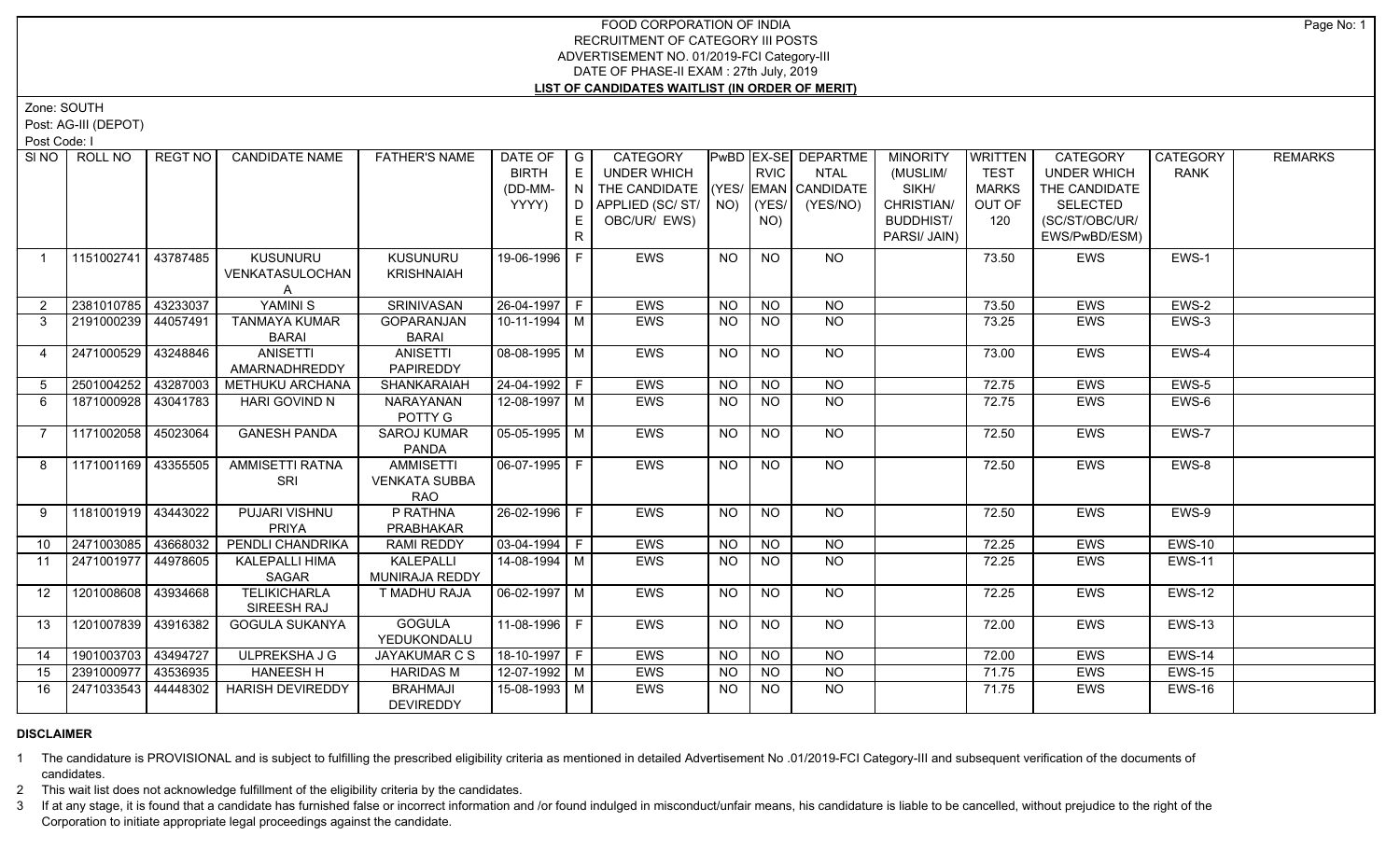Zone: SOUTH

Post: AG-III (DEPOT)

Post Code: I

| SI NO I | ROLL NO                | REGT NO  | <b>CANDIDATE NAME</b>                                   | <b>FATHER'S NAME</b>                                            | DATE OF<br><b>BIRTH</b><br>(DD-MM-<br>YYYY) | $\overline{\phantom{a}}$ G<br>E<br>N<br>D<br>E. | CATEGORY<br><b>UNDER WHICH</b><br>THE CANDIDATE (YES/ EMAN CANDIDATE<br>APPLIED (SC/ST/<br>OBC/UR/ EWS) |           | <b>RVIC</b><br>$NO)$ (YES/<br>NO) | PwBD EX-SE DEPARTME<br><b>NTAL</b><br>(YES/NO) | <b>MINORITY</b><br>(MUSLIM/<br>SIKH/<br>CHRISTIAN/<br><b>BUDDHIST/</b><br>PARSI/ JAIN) | <b>WRITTEN</b><br><b>TEST</b><br><b>MARKS</b><br>OUT OF<br>120 | CATEGORY<br><b>UNDER WHICH</b><br>THE CANDIDATE<br><b>SELECTED</b><br>(SC/ST/OBC/UR/<br>EWS/PwBD/ESM) | CATEGORY<br><b>RANK</b> | <b>REMARKS</b> |
|---------|------------------------|----------|---------------------------------------------------------|-----------------------------------------------------------------|---------------------------------------------|-------------------------------------------------|---------------------------------------------------------------------------------------------------------|-----------|-----------------------------------|------------------------------------------------|----------------------------------------------------------------------------------------|----------------------------------------------------------------|-------------------------------------------------------------------------------------------------------|-------------------------|----------------|
| 17      | 1151007200             | 43934589 | <b>DOBBALA SAILAJA</b>                                  | <b>DOBBALA</b><br><b>VEERAIAH</b>                               | 10-05-1995                                  | $\mathsf{F}$                                    | <b>EWS</b>                                                                                              | NO        | <b>NO</b>                         | NO.                                            |                                                                                        | 71.75                                                          | EWS                                                                                                   | <b>EWS-17</b>           |                |
| 18      | 2471013072 44215483    |          | A PRAVEENKUMAR<br><b>REDDY</b>                          | A GOVARDHAN<br><b>REDDY</b>                                     | 16-05-1996 M                                |                                                 | EWS                                                                                                     | <b>NO</b> | <b>NO</b>                         | <b>NO</b>                                      |                                                                                        | 71.75                                                          | <b>EWS</b>                                                                                            | <b>EWS-18</b>           |                |
| 19      | 1191006872 43085560    |          | <b>MALLADI SINDHUJA</b>                                 | MALLADI<br>SRINIVASU                                            | $03-06-1996$ F                              |                                                 | EWS                                                                                                     | <b>NO</b> | N <sub>O</sub>                    | NO                                             |                                                                                        | 71.75                                                          | <b>EWS</b>                                                                                            | <b>EWS-19</b>           |                |
| 20      | 2451005239 44029177    |          | <b>SEENIVASAN S</b>                                     | <b>SUNDARRAJAN</b>                                              | $20-04-1994$ M                              |                                                 | <b>EWS</b>                                                                                              | <b>NO</b> | N <sub>O</sub>                    | N <sub>O</sub>                                 |                                                                                        | 71.50                                                          | <b>EWS</b>                                                                                            | <b>EWS-20</b>           |                |
| 21      | 2471016072 43675177    |          | NAGOTHI SUJAN<br><b>KUMAR</b>                           | NAGOTHI RAMAIAH   25-08-1996   M                                |                                             |                                                 | <b>EWS</b>                                                                                              | <b>NO</b> | <b>NO</b>                         | <b>NO</b>                                      |                                                                                        | 71.25                                                          | <b>EWS</b>                                                                                            | <b>EWS-21</b>           |                |
| 22      | 2471024411             | 44187289 | SATYAVARAPU<br>SATEESH                                  | SVENKATESWARA 24-04-1992 M<br>RAO                               |                                             |                                                 | <b>EWS</b>                                                                                              | NO        | <b>NO</b>                         | NO                                             |                                                                                        | 70.75                                                          | <b>EWS</b>                                                                                            | EWS-22                  |                |
| 23      | 1121001247 43512875    |          | <b>SEELAMSETTY SAI</b><br><b>SIVAKUMAR</b>              | <b>SEELAMSETTY L</b><br><b>CHENCHUVARAPR</b><br><b>ASADARAO</b> | $10-03-1994$ M                              |                                                 | <b>EWS</b>                                                                                              | NO        | N <sub>O</sub>                    | N                                              |                                                                                        | 70.75                                                          | <b>EWS</b>                                                                                            | <b>EWS-23</b>           |                |
| 24      | 1201003671             | 43060623 | <b>KORADA BINDU</b><br><b>MADHAVI</b>                   | KORADA<br>NAGESWARA RAO                                         | $23-06-1994$ F                              |                                                 | <b>EWS</b>                                                                                              | NO        | N <sub>O</sub>                    | NO                                             |                                                                                        | 70.75                                                          | <b>EWS</b>                                                                                            | EWS-24                  |                |
| 25      | 2411005980             | 43946007 | SAI VIGNESH R                                           | <b>RAVI V</b>                                                   | $27-01-1995$ M                              |                                                 | EWS                                                                                                     | <b>NO</b> | NO                                | $N$ O                                          |                                                                                        | 70.75                                                          | <b>EWS</b>                                                                                            | <b>EWS-25</b>           |                |
| 26      | 1191008356 44969180    |          | NANDYALA SUDHA<br>RANI                                  | NANDYALA<br><b>VENKATA</b><br>KOTESWARA RAO                     | 03-08-1995 F                                |                                                 | EWS                                                                                                     | <b>NO</b> | <b>NO</b>                         | N <sub>O</sub>                                 |                                                                                        | 70.75                                                          | <b>EWS</b>                                                                                            | EWS-26                  |                |
| 27      | 1191000554             | 43102773 | NEERUKONDA<br>SAITEJA                                   | NEERUKONDA<br>HANUMANTHA RAO                                    | 14-12-1995 M                                |                                                 | <b>EWS</b>                                                                                              | NO.       | <b>NO</b>                         | <b>NO</b>                                      |                                                                                        | 70.75                                                          | <b>EWS</b>                                                                                            | <b>EWS-27</b>           |                |
| 28      | 1171002558 43822844    |          | <b>SITA RAMA KANAKA</b><br>SUBRAHMANYAM<br><b>MEDAV</b> | NARASIMHAM<br>MEDAVARAPU                                        | 14-07-1997 M                                |                                                 | <b>EWS</b>                                                                                              | <b>NO</b> | N <sub>O</sub>                    | $N$ O                                          |                                                                                        | 70.75                                                          | <b>EWS</b>                                                                                            | <b>EWS-28</b>           |                |
| 29      | 1191003012 45020687    |          | <b>AKETI SURYA NAGA</b><br>LAKSHMI                      | <b>AKETI SUBBARAO</b>                                           | 19-03-1993 F                                |                                                 | <b>EWS</b>                                                                                              | <b>NO</b> | <b>NO</b>                         | NO                                             |                                                                                        | 70.50                                                          | <b>EWS</b>                                                                                            | EWS-29                  |                |
|         | 30 2761002481 44274666 |          | RAKESH BISWAS                                           | RANJIT BISWAS   23-08-1995   M                                  |                                             |                                                 | <b>EWS</b>                                                                                              | NO.       | NO.                               | NO.                                            |                                                                                        | 70.50                                                          | <b>EWS</b>                                                                                            | <b>EWS-30</b>           |                |

# **DISCLAIMER**

1 The candidature is PROVISIONAL and is subject to fulfilling the prescribed eligibility criteria as mentioned in detailed Advertisement No .01/2019-FCI Category-III and subsequent verification of the documents of candidates.

2 This wait list does not acknowledge fulfillment of the eligibility criteria by the candidates.

3 If at any stage, it is found that a candidate has furnished false or incorrect information and /or found indulged in misconduct/unfair means, his candidature is liable to be cancelled, without prejudice to the right of t Corporation to initiate appropriate legal proceedings against the candidate.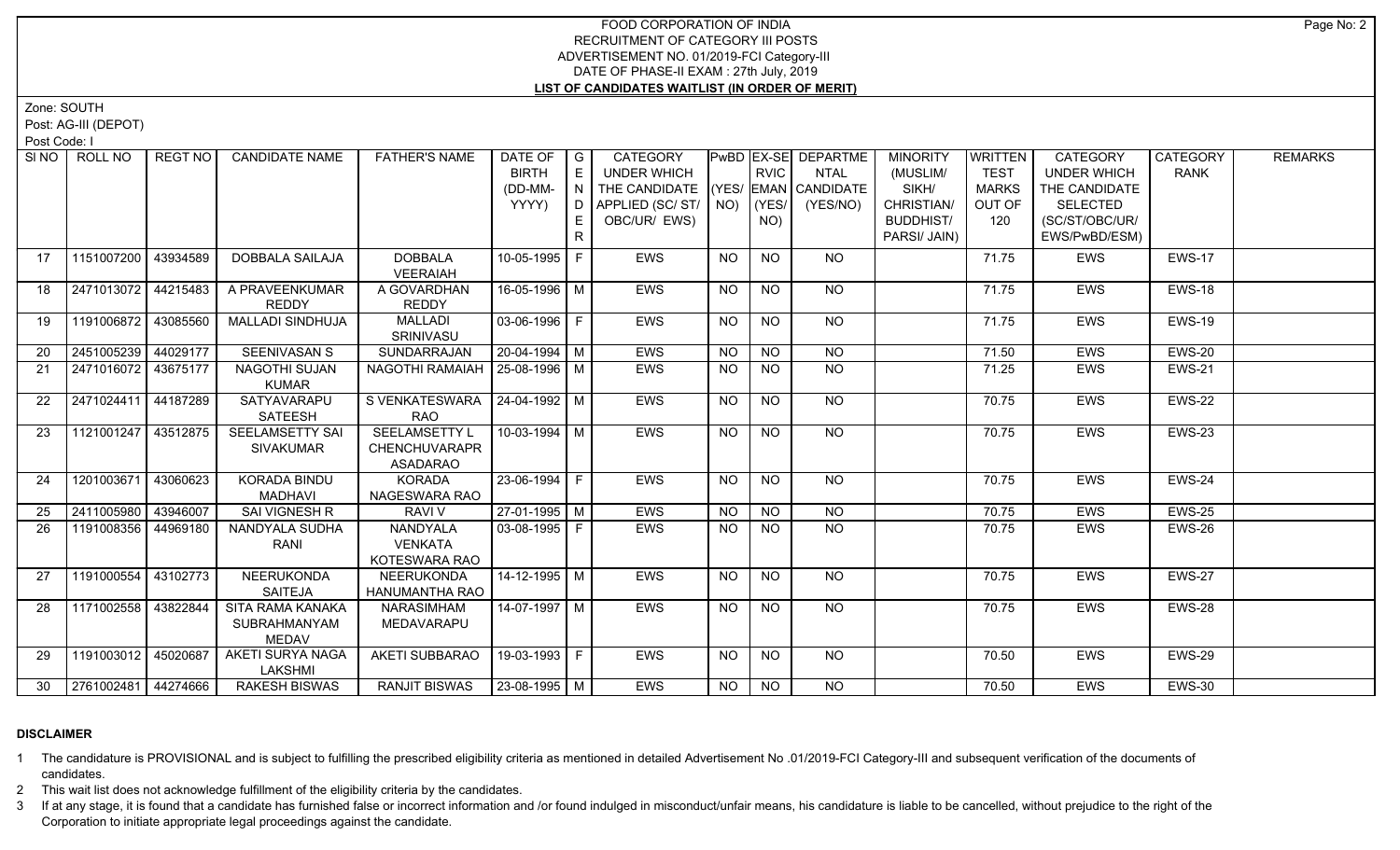Zone: SOUTH

Post: AG-III (DEPOT)

Post Code: I

| SI <sub>NO</sub> | ROLL NO               | REGT NO  | <b>CANDIDATE NAME</b>                           | <b>FATHER'S NAME</b>                       | DATE OF $ G $<br><b>BIRTH</b><br>(DD-MM-<br>YYYY) | E<br>N<br>E<br>R | CATEGORY<br>UNDER WHICH<br>THE CANDIDATE (YES/ EMAN CANDIDATE<br>D   APPLIED (SC/ ST/   NO)<br>OBC/UR/ EWS) |           | <b>RVIC</b><br>$ $ (YES/<br>NO) | PwBD EX-SE DEPARTME<br>NTAL<br>(YES/NO) | <b>MINORITY</b><br>(MUSLIM/<br>SIKH/<br>CHRISTIAN/<br><b>BUDDHIST/</b><br>PARSI/ JAIN) | <b>WRITTEN</b><br><b>TEST</b><br><b>MARKS</b><br>OUT OF<br>120 | CATEGORY<br><b>UNDER WHICH</b><br>THE CANDIDATE<br><b>SELECTED</b><br>(SC/ST/OBC/UR/<br>EWS/PwBD/ESM) | CATEGORY<br><b>RANK</b> | <b>REMARKS</b> |
|------------------|-----------------------|----------|-------------------------------------------------|--------------------------------------------|---------------------------------------------------|------------------|-------------------------------------------------------------------------------------------------------------|-----------|---------------------------------|-----------------------------------------|----------------------------------------------------------------------------------------|----------------------------------------------------------------|-------------------------------------------------------------------------------------------------------|-------------------------|----------------|
| 31               | 1151004935            | 44616422 | <b>GAJULA BILAL</b><br><b>HUSSAIN</b>           | <b>GAJULA JAKIR</b><br><b>HUSSAIN</b>      | 07-06-1993   M                                    |                  | <b>EWS</b>                                                                                                  | <b>NO</b> | NO                              | NO                                      | <b>MUSLIM</b>                                                                          | 70.25                                                          | EWS                                                                                                   | <b>EWS-31</b>           |                |
| 32               | 1191004080 44469128   |          | <b>KASSE LAKSHMI</b><br><b>GANA VIDYA SAGAR</b> | <b>KASSE LAKSHMI</b><br>VARAPRASAD         | $09-08-1997$ M                                    |                  | <b>EWS</b>                                                                                                  | <b>NO</b> | <b>NO</b>                       | NO                                      |                                                                                        | 70.25                                                          | <b>EWS</b>                                                                                            | <b>EWS-32</b>           |                |
| 33               | 1201003274 43005182   |          | <b>GONA SUMANTH</b><br><b>KUMAR REDDY</b>       | <b>GONA CHANDRA</b><br><b>SEKHAR REDDY</b> | $12 - 02 - 1993$ M                                |                  | <b>EWS</b>                                                                                                  | <b>NO</b> | $\overline{NO}$                 | $\overline{NO}$                         |                                                                                        | 70.00                                                          | EWS                                                                                                   | <b>EWS-33</b>           |                |
| 34               | 2471019059 43801744   |          | <b>VELLALA LEELA</b><br>SAGAR REDDY             | <b>VELLALA RAMA</b><br>SUBBA REDDY         | $\sqrt{09-06-1994}$ M                             |                  | <b>EWS</b>                                                                                                  | <b>NO</b> | <b>NO</b>                       | $N$ <sup>O</sup>                        |                                                                                        | 70.00                                                          | EWS                                                                                                   | <b>EWS-34</b>           |                |
| 35               | 1191008468 44113841   |          | <b>GADAMSETTY</b><br><b>SAIKUMAR</b>            | <b>GOPALAKRISHNA</b><br><b>MURTHY</b>      | 10-06-1996   M                                    |                  | EWS                                                                                                         | NO.       | NO.                             | NO.                                     |                                                                                        | 69.75                                                          | EWS                                                                                                   | <b>EWS-35</b>           |                |
| 36               | 1151010606 43857001   |          | AMULOTHU SAI<br>LAKSHMI                         | <b>AMULOTHU</b><br>SAMBASIVA RAO           | $24 - 10 - 1993$ F                                |                  | <b>EWS</b>                                                                                                  | <b>NO</b> | <b>NO</b>                       | NO                                      |                                                                                        | 69.50                                                          | <b>EWS</b>                                                                                            | <b>EWS-36</b>           |                |
| 37               | 1871003378 44861439   |          | SWATHI R PILLAI                                 | R REGHUNATHAN<br>PILLAI                    | $ 03-05-1996 F$                                   |                  | EWS                                                                                                         | <b>NO</b> | <b>NO</b>                       | $\overline{NQ}$                         |                                                                                        | 69.50                                                          | EWS                                                                                                   | <b>EWS-37</b>           |                |
| 38               | 1151005377 43999515   |          | <b>EEPURI PRIYANKA</b>                          | E VENKATA<br>RATHNAM                       | 21-03-1993 F                                      |                  | EWS                                                                                                         | <b>NO</b> | <b>NO</b>                       | NO                                      |                                                                                        | 69.25                                                          | EWS                                                                                                   | EWS-38                  |                |
| 39               | 1191006746 43392648   |          | <b>KOVVURI</b><br>BALAMANIKANTA<br><b>REDDY</b> | <b>KOVVURI</b><br>SRINIVASA REDDY          | 07-11-1994   M                                    |                  | <b>EWS</b>                                                                                                  | NO.       | NO                              | NO                                      |                                                                                        | 69.25                                                          | <b>EWS</b>                                                                                            | <b>EWS-39</b>           |                |
| 40               | 2471026190 44931180   |          | <b>GURRAM AKHIL</b><br><b>KUMAR</b>             | <b>GURRAM</b><br>RAVINDER REDDY            | 06-07-1995   M                                    |                  | EWS                                                                                                         | NO.       | NO.                             | NO.                                     |                                                                                        | 69.00                                                          | EWS                                                                                                   | EWS-40                  |                |
| 41               | 1121001323 44361120   |          | <b>VELUGURI HAREESH</b>                         | V MALLIKARJUNA<br><b>RAO</b>               | 22-03-1993 M                                      |                  | <b>EWS</b>                                                                                                  | <b>NO</b> | <b>NO</b>                       | NO.                                     |                                                                                        | 68.75                                                          | <b>EWS</b>                                                                                            | <b>EWS-41</b>           |                |
| 42               | 1191009750 44359819   |          | <b>IMADABATHUNI</b><br><b>APARNA</b>            | <b>I VENKATESWARA</b><br><b>RAO</b>        | $ 25-04-1993 F$                                   |                  | <b>EWS</b>                                                                                                  | <b>NO</b> | <b>NO</b>                       | $N$ <sup>O</sup>                        |                                                                                        | 68.75                                                          | EWS                                                                                                   | <b>EWS-42</b>           |                |
| 43               | 1191003698   45023022 |          | KADAMBA<br><b>VENKATESH</b>                     | KADAMBA<br>CHANDRA RAO                     | 26-08-1995 M                                      |                  | EWS                                                                                                         | <b>NO</b> | <b>NO</b>                       | NO                                      |                                                                                        | 68.50                                                          | EWS                                                                                                   | EWS-43                  |                |
| 44               | 1901004921 44423945   |          | JAYA PRASAD G V                                 | GIRISH KUMAR M   23-05-1996   M            |                                                   |                  | <b>EWS</b>                                                                                                  | <b>NO</b> | <b>NO</b>                       | NO.                                     |                                                                                        | 68.50                                                          | <b>EWS</b>                                                                                            | <b>EWS-44</b>           |                |

# **DISCLAIMER**

1 The candidature is PROVISIONAL and is subject to fulfilling the prescribed eligibility criteria as mentioned in detailed Advertisement No .01/2019-FCI Category-III and subsequent verification of the documents of candidates.

2 This wait list does not acknowledge fulfillment of the eligibility criteria by the candidates.

3 If at any stage, it is found that a candidate has furnished false or incorrect information and /or found indulged in misconduct/unfair means, his candidature is liable to be cancelled, without prejudice to the right of t Corporation to initiate appropriate legal proceedings against the candidate.